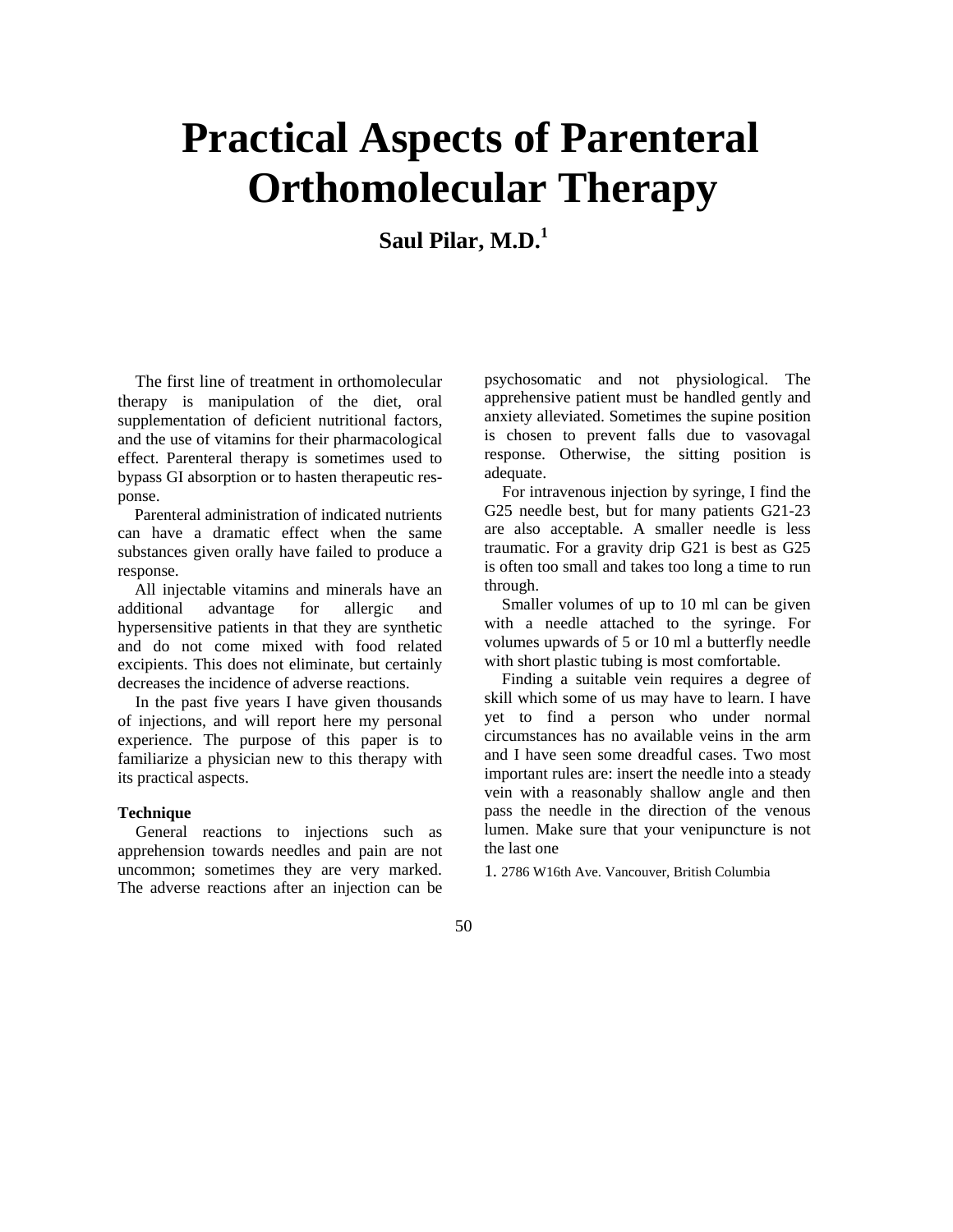possible at that site. When the needle does not stay in its proper place, punctures the vein through both sides, if the tip remains in the vein wall or if the solution goes interstitial withdraw the needle and apply firm pressure with a thumb for at least 1 full minute. Next go on to locate another site. Applying a tourniquet proximally on the same arm as an unsuccessful venipuncture can cause an interstitial hemorrhage of that puncture. It is best to proceed to the other arm or locate a more distal site. Correctly performed venipuncture will not bruise and the vein will be available again and again without being obliterated.

Intramuscular injections of one to two ml can be given in the deltoid muscle. For larger volumes of up to 5 ml per injection the site to choose is the upper outer quadrant of the gluteal region. The needle should be inserted in one continuous motion, quite fast and forcefully like a dart. Very little discomfort will be felt. Injecting the fluid too fast, especially with large volumes will suddenly stretch the muscle and cause more pain. Too slow insertion of the needle and slow injection will unnecessarily prolong this minor trauma. Verbal distraction works best; it is the art of medicine. Nurses are sometimes said to give better needles than doctors. They often have more experience. Talk to patients who get frequent injections and find out from them which nurse gives needles best. Learn from her and your technique will be appreciated for years to come.

For intramuscular injection, I use G25 but a long needle will sometimes bend on tough skin. Viscose solutions will require a larger bore needle. Too short a needle will only result in a deep subcutaneous administration. Therefore a 2.5 cm length will be the average requirement. It is my experience that changing to a new needle after filling the syringe will decrease discomfort (however I seldom do it).

I also make a point of using a bandage to cover the injection site. Even a small amount of blood can stain and damage clothes.

The following general problems are associated with parenteral administration regardless of whether the substances are vitamins or other medications: phlebitis, thrombosis, abscess, bacterial or fungal contamination, particulate

matter contamination, chemical contamination, incompatibility and product degradation (Dukes, 1980). In addition any substance can potentially cause an adverse or an allergic reaction either alone or in combination. Using standard medical techniques and common sense will minimize many potential problems.

Adverse effects of prolonged parenteral therapy are largely unknown; however, all attempts are made to use oral preparations as soon as possible.

### **MATERIALS**

The following section lists the most commonly used injectables.

**Vitamin C** is supplied as a colorless or faintly yellow solution. The change of color to a darker yellow is caused by transformation to the oxidized form of vitamin C which it is not desirable to administer. Ascorbic acid is always buffered to neutral pH commonly as sodium ascorbate. The usual available concentrations are 250 mg/ml and 500 mg/ml. The higher concentration of these two is irritating to the vein, usually at the site of injection but also proximally or distally. Slowing down the speed of the injections, slow finger movement or raising the arm will decrease the concentration in the venous blood outflow. Dilution is most helpful and many physicians actually prefer a slow vitamin C drip over a push. For amounts larger than several ml, preservative free vitamin C should be used. The unused portion left over in those vials is however subject to oxidization and microbial growth.

Vitamin C stored in vials at room temperature has a tendency to build up pressure and during filling the syringe can cause a messy spray. I prefer to release the pressure by inserting an unattached needle.

Intramuscular injection is painful and no significant amounts can be injected this way.

I have seen occasional cases of nausea after an i.v. injection, and a colleague has described a case of hypocalcemic tetany precipitated hyperventilation.

The usual single dose of vitamin C is 0.5 to 50 grams i.v. With doses higher than 5 g I usually add 5 -10 ml of 10% calcium.

**Thiamine Hydrochloride** is a colorless liquid that turns yellow with time. Most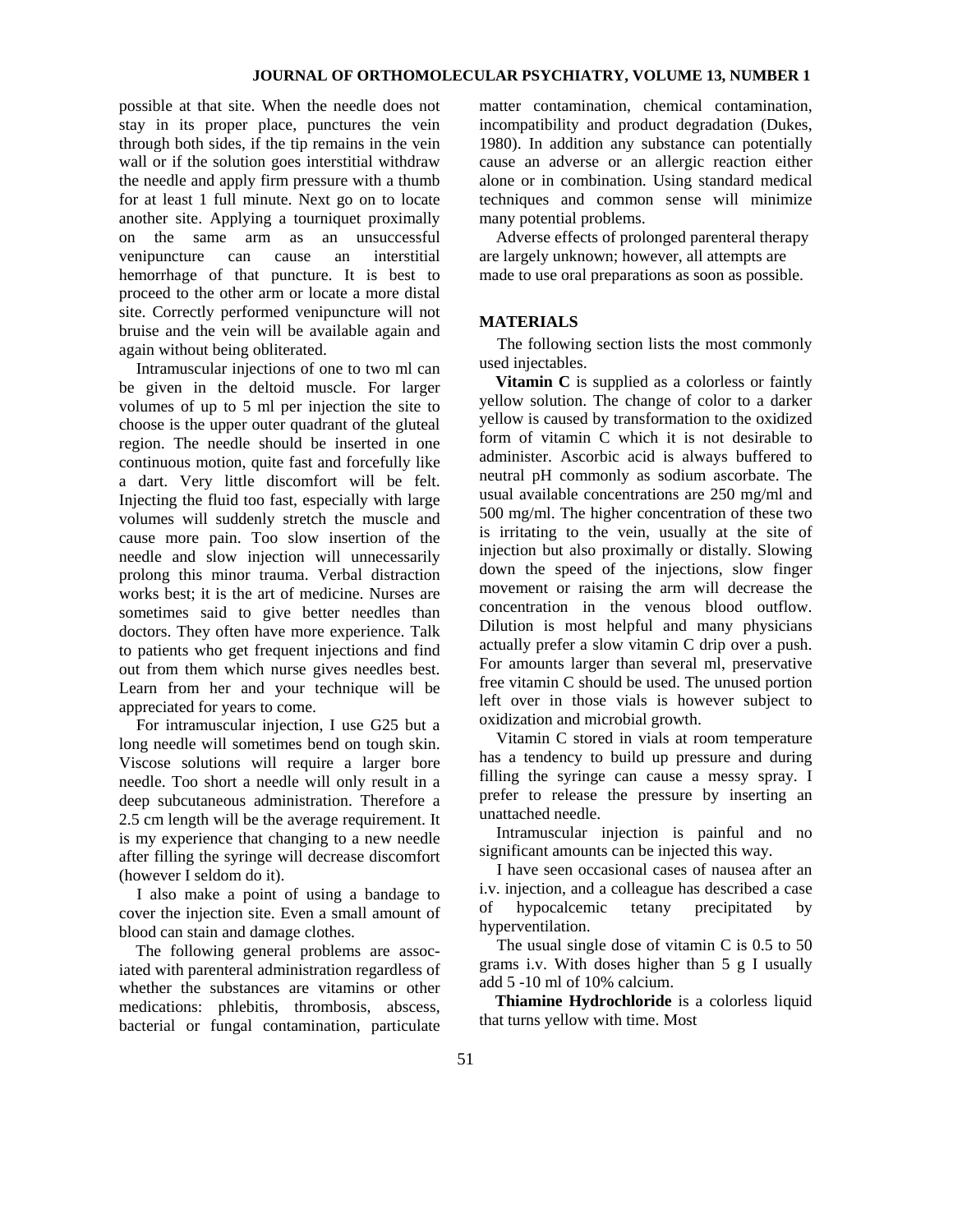#### **PARENTERAL ORTHOMOLECULAR THERAPY**

commonly it comes in a multiple dose vial of 100 mg/ml. The intramuscular injection is quite painful, the intravenous is painless. Because of its very distinct taste most patients will experience a strong taste sensation shortly after i.v. use and often after i.m. use as well. The usual single dose of vitamin Bl is 10 mg to 500 mg, preferably with other B vitamins. It mixes well with most injectables and often comes in B complex mixtures.

This is one vitamin where a word of caution is necessary. As much as we like to think that vitamins are harmless, vitamin Bl for parenteral use may be an exception. It has been reported on rare occasions that injected thiamine can cause a true allergic anaphylactic reaction possibly resulting in death if untreated in the customary fashion. Such reports referred to repeated or fast administration of more than 50 mg of thiamine by itself, never as B complex. Throughout my numerous contacts with colleagues, I have not heard of any such episode.

The factors involved in such a reaction are unclear but may conceivably include impurities from the manufacturing process or deterioration by age and exposure to light. Some physicians inject a small subcutaneous test dose and wait for a reaction within 10 minutes. The validity of this test is unproven.

Until the real explanation is clear make sure to have some adrenalin on hand just in case.

**Riboflavin** has a very deep yellow colour and being water soluble, will appear in the urine soon after administration. The injectables contain riboflavin phosphate which is one metabolic step more available biologically than the nitrate. I usually give up to 50mg at one time, either i.m. or as B complex i.m. or i.v. Concentrated solutions by i.m. injection are painful.

**Niacin** is a colorless solution 100 mg/ml and is seldom supplied in combination with other injectables.

The moderate irritation of the i.m. injection is soon superceded by a marked niacin flush well known to any physicians and patients who have ever used this substance. As opposed to calcium this flush is superficial, limited to skin and more pronounced in the face and the upper torso. The

flush will stay for an average of 30 minutes regardless of the route and speed of administration.

I have given niacin slowly by i.v. and have found the flush to be greater than by i.m. or oral route. The onset is of course almost immediate. I prefer to give niacin to patients in a reclining position because of frequent dizziness and possible hypotension and have them wait for awhile after the injection. The niacin flush must be explained to every patient beforehand. The usual single dose of niacin is 50 to 500 mg.

**Niacinamide** is available in a colorless solution 100 mg/ml but most often in combination with other B's in multiple dose vials.

I.M. injections are somewhat painful. I.V. niacinamide may give a very mild flushing effect. It may cause some degree of nausea and most patients will taste it.

Excessive and prolonged administration of vitamin B3 will increase the need for vitamin B6.

The usual single dose of niacinamide is 10 to 1000 mg.

**Panthenol** is a clear liquid most often supplied in an injectable form of pantothenic acid in a multiple dose vial with a preservative. I have given it i.v. as part of a B complex in amounts up to 50 mg. Greater amounts require an i.v. drip. Such higher doses of panthenol can prolong the bleeding time. Intramuscular injection of a 250 mg/ml strength by itself is only moderately uncomfortable.

It is of interest that pantothenate is officially approved in Canada for post surgical intestinal atony. This information is, however, unknown to most surgeons and is therefore never used or taught in medical schools. The usual single dose of panthenol is 5 to 500 mg.

Pyridoxine Hydrochloride is a colorless liquid often in 100 mg/ml concentration by itself or less concentrated in B complex preparations. It is very irritating by i.m. route and if given this way to a child you will be remembered for a Jong time. For this reason I prefer the i.v. route which is painless. The usual dose is 10 -100 mg, but I have given up to 1000 mg at one time. I have given it to children one year old and upwards. B6 administered to a body in a state of magnesium deficiency will cause CNS irritation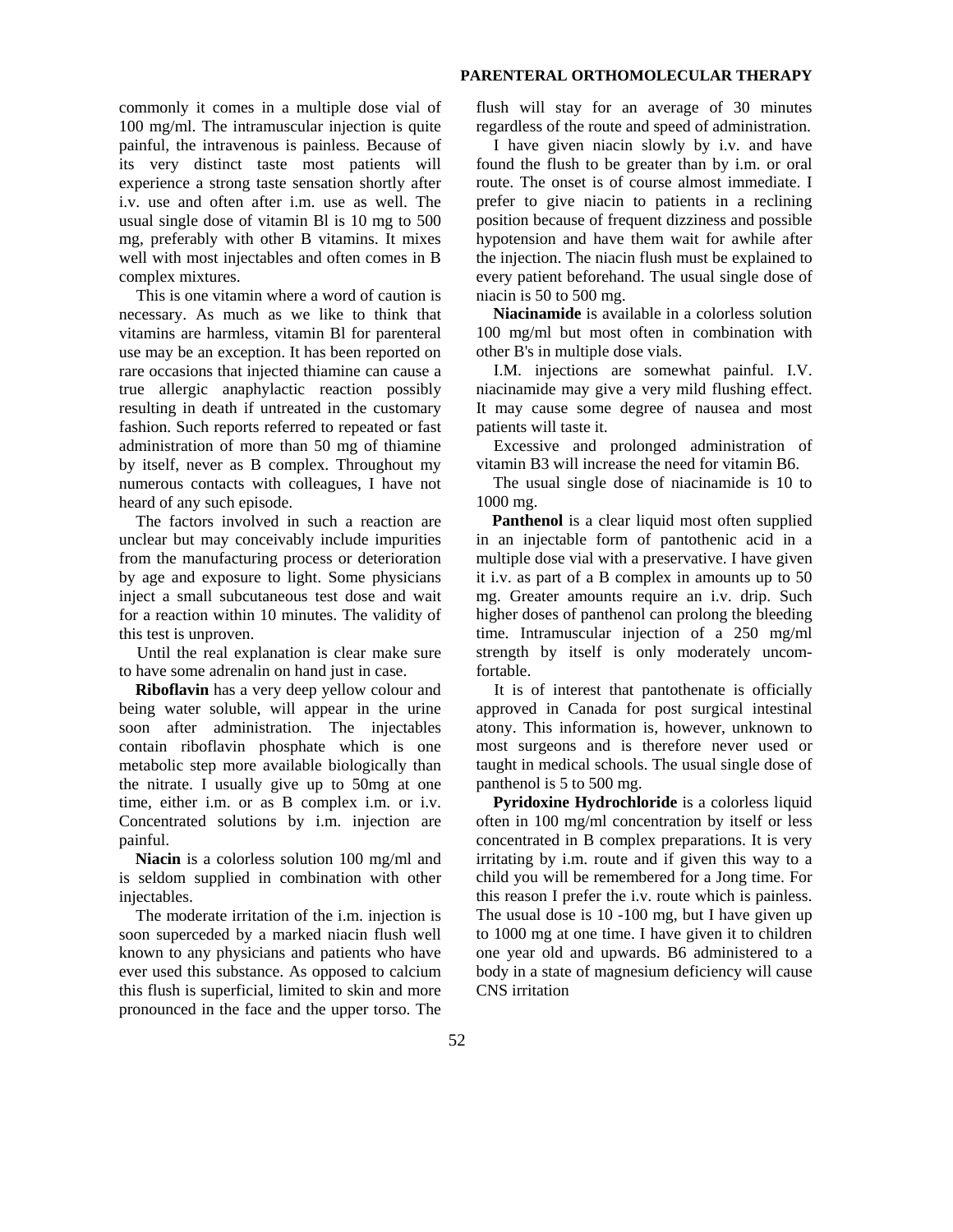which can be extreme. Treatment of choice is magnesium by any acceptable route. Prolonged B6 therapy can cause B2 responsive neuropathy. B6 mixes well and can be obtained preservative free in 1 ml ampules.

**Vitamin B12** is the injectable I use most often. It is well known that B12 can have major positive effects on the patient's sense of well being despite normal serum B12 levels and seemingly normal dietary intake. The solution is deep pink and the pink color can appear in the urine after an injection, frightening the uninformed patient. B12 is supplied as very inexpensive cyanocobala-mine 100 mcg/ml, 1000 mcg/ml, 5000 mcg/ml or hydroxocobalamine 1000 mcg/ml. The multiple dose vials contain preservative; preservative free ampules are difficult to come by.

B12 can be mixed with virtually anything. Vitamin B12 is most effective when administered as the co-enzyme methylcobalamine. In one country (Spain) it is the only form available. The next best form is called hydroxocobalamine even though it is normally supplied in a slightly acidic solution in which it exists in its paler aquocobalamine form. The cyanocobalamine is traditionally used most frequently because of its stability but it is biologically inferior (Reynolds, 1982).

**Folic Acid** is a yellow liquid available in 5 mg/ml concentration and must be protected from the light. I usually give 1 ml i.v., or s.c. by a push and have not noticed any adverse effects or pain. Folic acid solution is very alkaline and will precipitate when mixed with almost anything. It is therefore best given by itself.

Folic acid administration should not, of course, be a substitute treatment for B12 deficiency. This obvious orthomolecular fact has been overstated by those ignorant of vitamin therapies. The usual single dose of folic acid is 5 to 20 mg.

**Biotin** is available in a combination with B complex and vitamin C as Berocca-C by Hoffman La Roche. In some cases this i.v. injection produces a marked but temporary facial flush not unlike niacin.

**B Complex** comes in many varieties, just like tossed salads. It may also contain liver extract, local anesthetics, other vitamins, minerals, amino acids and preservatives. In the office I

sometimes mix B complex with

another single vitamin which is needed in a higher amount than is found in the mixture. A taste sensation is often experienced after administration. For precautions, see descriptions of individual components.

Liver Extract is a dark brown liquid manufactured in different ways to preserve liver water soluble factors. It was used in the past before B12 was specifically isolated and manufactured. Since then it has been stated that the pure B12 is a superior product. This is indeed so for the B12 therapy. However, the liver extract may contain unspecified substances that have their own functions. Amounts of these substances will vary with the manufacturing process used and the source of the liver material. No standardization exists.

I use 1-3 ml of liver extract i.m often with B12, B complex or local anesthetic. I have never used it i.v. The injection is quite irritating.

Precaution must be taken with patients allergic to beef or possibly pork, whichever is the source of the material. I have not, however, come across an immediate allergic reaction, despite treating many allergic patients. It is known that ingested muscle meat has different allergic properties from organ meat such as liver.

**Calcium** is supplied usually as 10% calcium gluconate or 10% glucono-galacto-gluconate (Sandoz) or calcium glycerophosphate; all colorless solutions. The ampules are often preservative free; multiple dose vials have some preservative.

Calcium is given best intravenously 3-20 ml or more, slowly at approximately 1-4 ml per minute. The patient is explicitly warned beforehand that an internal heat sensation will be experienced starting in the throat and face and spreading along the spine down to the genital area and bladder. A sensation of voiding can occur. The patient reports to me the intensity of heat sensation and I regulate the speed of injection accordingly, avoiding unnecessary discomfort. I do not know what causes this heat sensation and why a few patients do not experience it. Occasional adverse effects include heart pounding, abdominal cramps and nausea. I have given calcium intravenously to patients from the age of six years onwards. Special consideration must be given to those who are on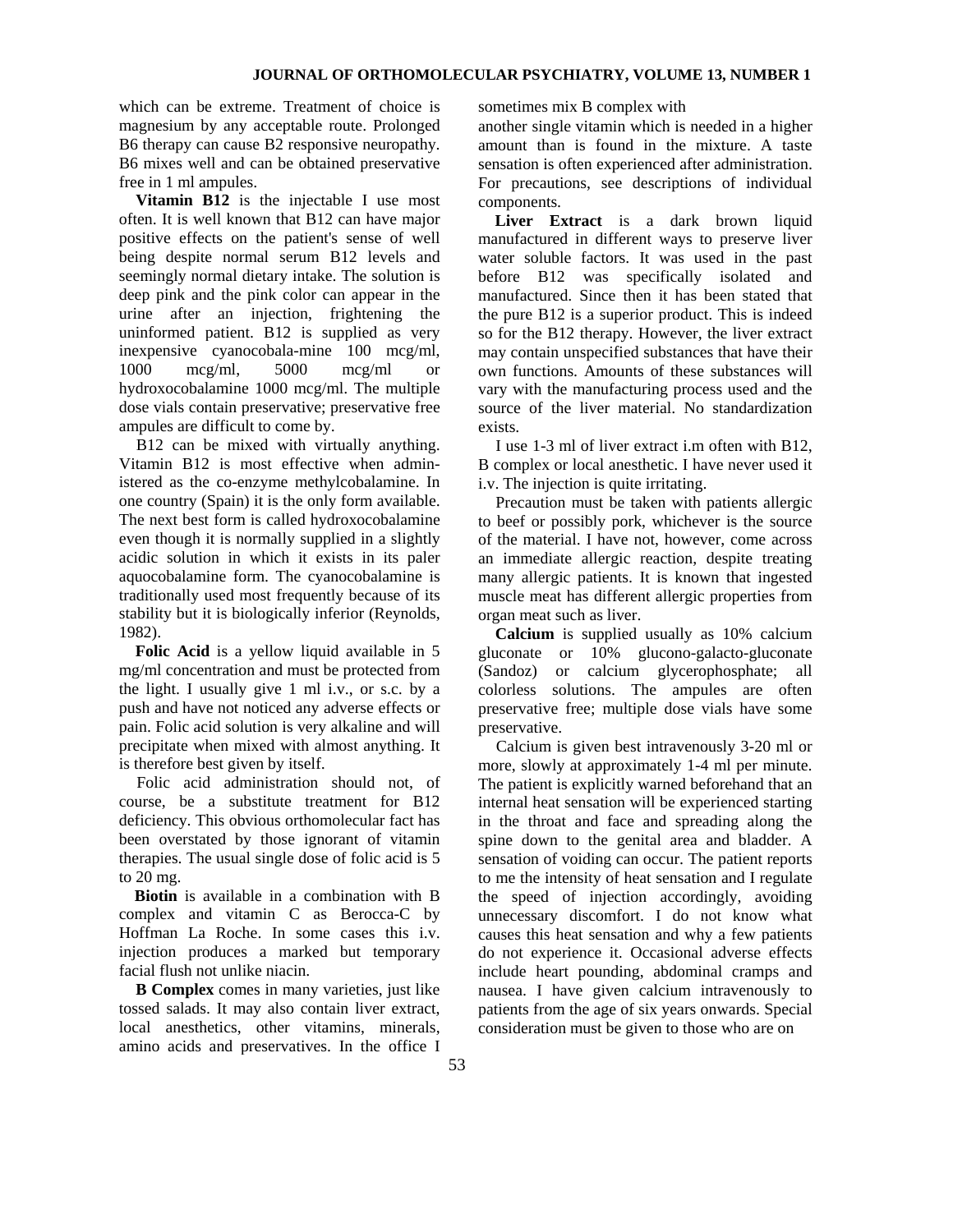#### **PARENTERAL ORTHOMOLECULAR THERAPY**

cardiac medications (Digitalis, etc.). Mixing calcium and vitamin C can cause undesirable precipitation in the syringe, especially if the solutions have been refrigerated.

Results from i.v. calcium alone are sometimes very satisfying and I always prefer the i.v. use to any other parenteral route. The initial physiological effect of injected calcium, which is in ionized form, is quite different from the effect of calcium administered orally.

Effective therapy with calcium and magnesium has often been carried out despite normal serum levels.

**Iron** carbohydrate complexes are readily available for i.m. administration. A 4-5 cm long needle is recommended for an average size adult. After filling the syringe, use a new needle to avoid tracking the dark brown solution through the tissues. A deep i.m. injection in the upper buttock using a z-track technique (sliding the skin laterally over the muscle prior to injection) will help to avoid staining of the skin. Several other important points regarding iron administration are adequately covered in standard pharmaceutical manuals.

**Magnesium** is supplied usually as 50% sulfate or chloride. The colorless solution can easily crystallize because of its high con-centration. It is meant primarily for intramuscular injection which is mildly to moderately painful. The pain can last for hours. Intravenous injection is easy and similar to calcium but must be very slow, not exceeding 2 ml/min of 10% solution or its equivalent. Magnesium should therefore be diluted to better control the speed with which it is injected. The heat sensation can be very pronounced.

I do not know the reason for the heat sensation which is frequently more peripheral than that of calcium i.v. The heat sensation will diminish within 1 or 2 minutes probably depending on the efficiency of the circulation system. Too fast an injection can cause nausea, lightheadedness, even a temporary loss of consciousness. Should any of this inadvertently happen, a patient should be reassured that this sensation is only temporary. Treatment of magnesium overdose is i.v. calcium.

When a small volume of concentrated solution is injected, it can remain for some

time in the distal veins. After the needle is withdrawn and the arm moves around or is lifted the whole volume can surge into the circulation causing all the symptoms which we wanted to avoid in the first place. The redness of the patient can be observed and the heat can be felt even in extremities. The i.m. injection has none of these effects, but can cause local muscular edema lasting more than 24 hours.

I usually give 0.5 to 3 ml, by i.v. push, more can be given i.m. or by i.v. drip. My usual combination is with B6, calcium, vitamin C. When mixed with other solutions precipitation can occur depending on the chemistry of other substances, pH, etc.

To conclude, I would like to encourage physicians to start using injection therapy. The technique needs practice. An easy and safe way to start is with B12 1 ml i.m. and B complex 1 ml i.m.

The next step could be calcium 10% 5 ml i.v. **Case Histories.**

A 58 year old female had suffered from lower leg cramps refractory to oral mineral supplements in adequate doses along with average vitamin A, D and B complex supplements. Intravenous injection of 2 ml of magnesium sulfate 50% diluted to 10 ml gives her relief the same day and persists for weeks to a month.

A 42 year old female has immediate relief from recurrent symptoms of anxiety, insomnia and fatigue with intravenous injection of 7 ml calcium 10%, 1 ml pyridoxine and 2 ml magnesium sulfate 50% by slow push. The effect will last from one to several weeks. High oral doses of the same substances taken regularly had no noticeable beneficial effect. I have alternately omitted each one of the three items from the injection, and did not produce the same therapeutic response.

*I would like to thank Dr. R. Greenberg for valuable help with the manuscript.*

#### **References**

DUKES, M.N.G. (Ed.): Meyler's Side Effects of Drugs, 9th Edition. Excerpta Medica, 1980. KUTSKY, R.J.

(Ed.): Handbook of Vitamins, Minerals and Hormones, 2nd Edition. Van Nostrand Reinhold

Co., 1982. REYNOLDS, J.E.F. (Ed.): Martindale's The Extra Pharmacopeia, 28th Edition. The Pharmaceutical Press, London, 1982.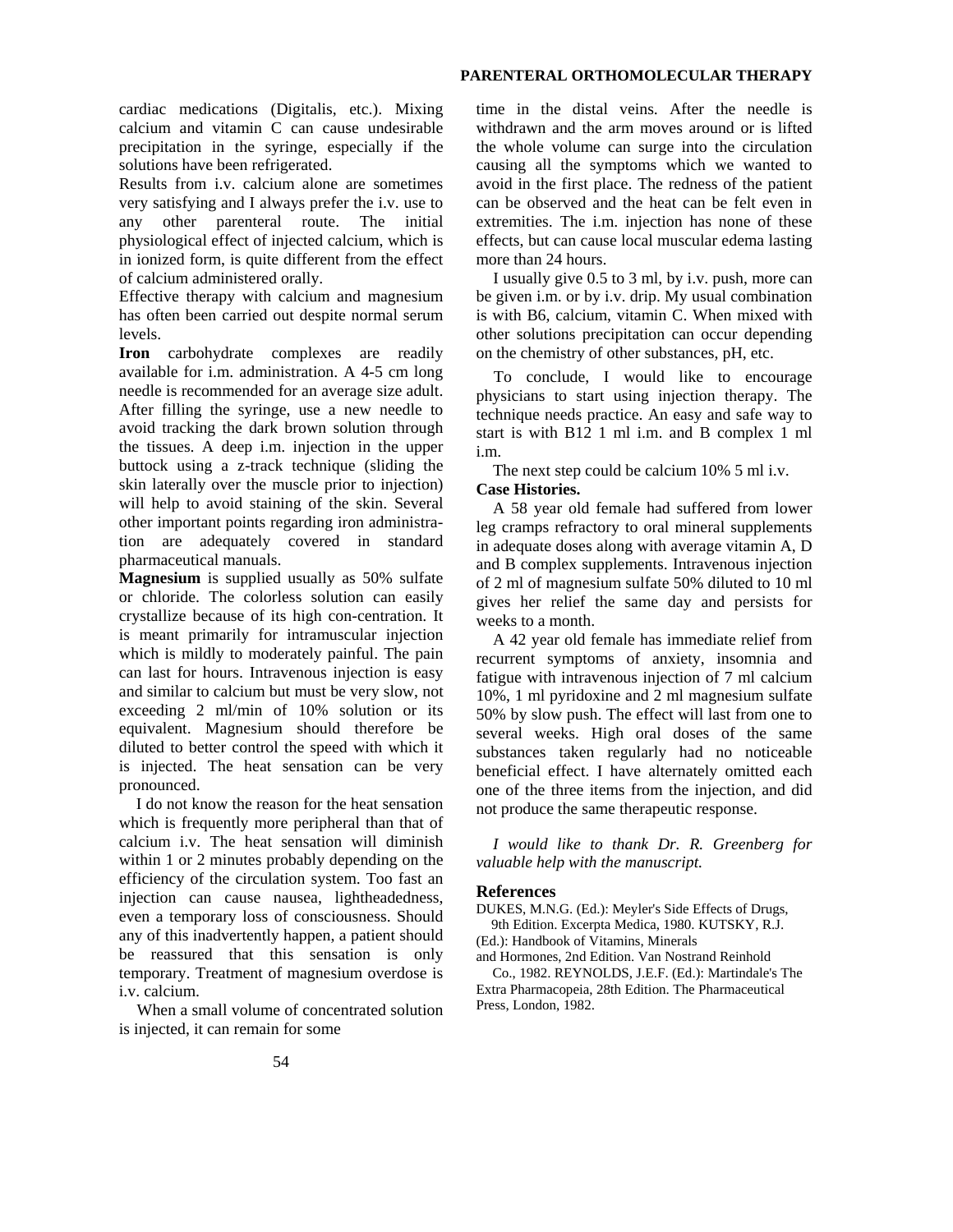## **Advice to Captains**

*A letter written by John Smith in 1626.*

Young gentlemen that desires command ought well to consider the condition of his ship, victual and company; for if there be more learners than sailors, how slightly soever many esteem sailors, all the work to save ship, goods and lives must lie upon them, especially in foul weather; the labour, hazard, wet and cold is so incredible I cannot express it. It is not then the number of them that here will say at home, what I cannot do I can quickly learn, and what a great matter it is to sail a ship or go to sea. Surely those for a good time will do most trouble than good. I confess it is more necessary such should go, but not too many in one ship; for if the labour of sixty should lie upon thirty, as many times it doth, they are so overcharged with labour, bruises and overstraining themselves (for there is no dallying nor excuses with storms, gusts, overgrown seas and lee shores), they fall sick of one disease or other, and then if their victuals be putrified, it endangers all.

Men of all other professions, in lightning, thunder, storms and tempests, with rain and snow, may shelter themselves in dry houses, by good fires and good cheer; but those are the chief times that seamen must stand to their tacklings, and attend with all diligence their greatest labour upon the decks. Many supposeth anything is good enough to serve men at sea and yet nothing sufficient for them ashore, either for their healths, for their ease, or estates, or state. A commander at sea should do well to think the contrary, and provide for himself and company in like manner: also seriously to consider what will be his charge to furnish himself at sea with bedding, linen, arms and apparel; how to keep his table aboard, his expenses on shore, and his petty tally, which is a competent proportion according to your number, of these particulars following.Fine wheat-flour, close and well packed, rice, currants, sugar, prunes, cinnamon, ginger, pepper, cloves, green-ginger, oil, butter, old cheese, or holland, wine vinegar, canary sack, aqua-vitae, the best wines, the best waters, the **juice of lemons for the scurvy,**  white biscuit, oatmeal, gammons of bacon, dried neats' tongues, roasted beef packed up in vinegar, legs of mutton minced and stewed, and close packed up with butter in earthen pots. To entertain strangers, marmalet, suckets, almonds, comfits and such-like.

Some it may be will say I would have men rather to feast than fight. But I say the want of those necessaries occasions the loss of more men than in any English fleet hath been slain in any fight since 1588: for when a man is ill, sick, or at the point of death, I would know whether a dish of buttered rice, with a little cinnamon and sugar, a little minced meat, or roast beef, a few stewed prunes, a race of green-ginger, a flap-jack, a can of fresh brewed water with a little cinnamon, ginger and sugar, be not better than a little poor John, or salt fish with oil and mustard, or biscuit, butter, cheese or oatmeal pottage on fish days, salt beef, pork and pease, and six shillings' beer. This is your ordinary ship's allowance and good for them are well, if well conditioned, which is not always, as seamen can too well witness; and after a storm, when poor men are all wet and some not so much a cloth to shift him, shaking with cold, few of those but will tell you a little sack or aqua-vitae is much better to keep them in health than a little small beer or cold water, although it be sweet.

From A Book of England, Ivor Brown (Ed.) Collins, London, 1958.